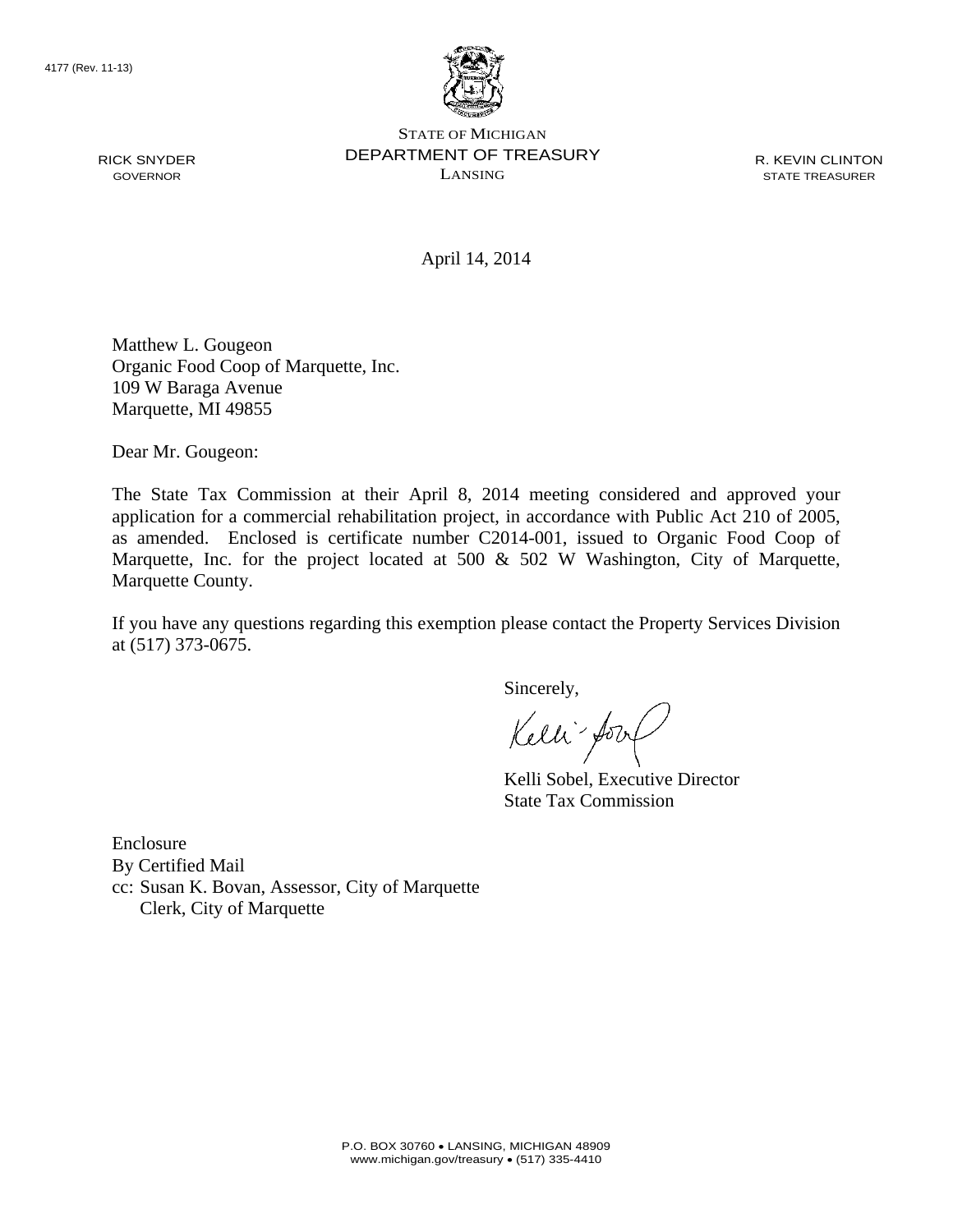

## **Commercial Rehabilitation Exemption Certificate** Certificate No. C2014-001

Pursuant to the provisions of Public Act 210 of 2005, as amended, the State Tax Commission hereby issues a Commercial Rehabilitation Exemption Certificate for the commercial property. as described in the approved application, owned by Organic Food Coop of Marquette, Inc., and located at 500 & 502 W Washington, City of Marquette, County of Marquette, Michigan.

This certificate provides the authority for the assessor to exempt the commercial property for which this Commercial Rehabilitation Exemption Certificate is in effect, but not the land on which the rehabilitated facility is located or the personal property, from ad valorem taxation. This certificate further provides the authority to levy a specific tax known as the Commercial Rehabilitation tax.

This certificate, unless revoked as provided by Public Act 210 of 2005, as amended, shall remain in force for a period of  $5$  year(s);

## Beginning December 31, 2014, and ending December 30, 2019.

The real property investment amount for this obsolete facility is \$3,500,000.

The frozen taxable value of the real property related to this certificate is \$218,301.

This Commercial Rehabilitation Exemption Certificate is issued on April 8, 2014.



 $8450 - 6$ 

Douglas B. Roberts, Chairperson **State Tax Commission** 

**A TRUE COPY ATTEST:** 

**Heather Cole** Michigan Department of Treasury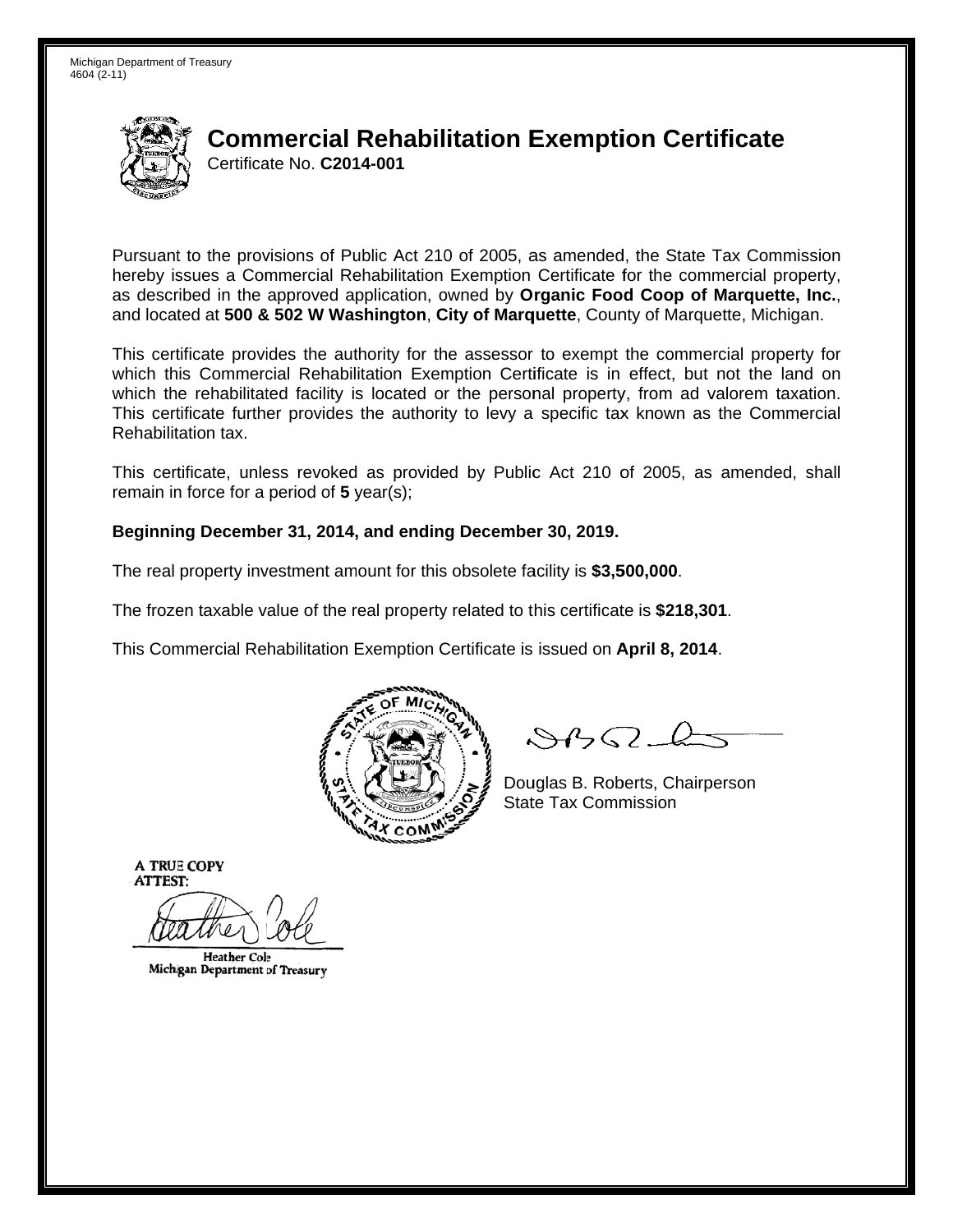

STATE OF MICHIGAN DEPARTMENT OF TREASURY LANSING

R. KEVIN CLINTON STATE TREASURER

April 14, 2014

Richard Broder 1214 Griswold Apartments LLC 260 E Brown Street, Suite 200 Birmingham, MI 48009

Dear Mr. Broder:

The State Tax Commission at their April 8, 2014 meeting considered and approved your application for a commercial rehabilitation project, in accordance with Public Act 210 of 2005, as amended. Enclosed is certificate number C2014-002, issued to 1214 Griswold Apartments LLC for the project located at 1214 Griswold, City of Detroit, Wayne County.

If you have any questions regarding this exemption please contact the Property Services Division at (517) 373-0675.

Sincerely,

Kelli fory

Kelli Sobel, Executive Director State Tax Commission

Enclosure By Certified Mail cc: Gary L. Evanko, Assessor, City of Detroit Clerk, City of Detroit

RICK SNYDER GOVERNOR